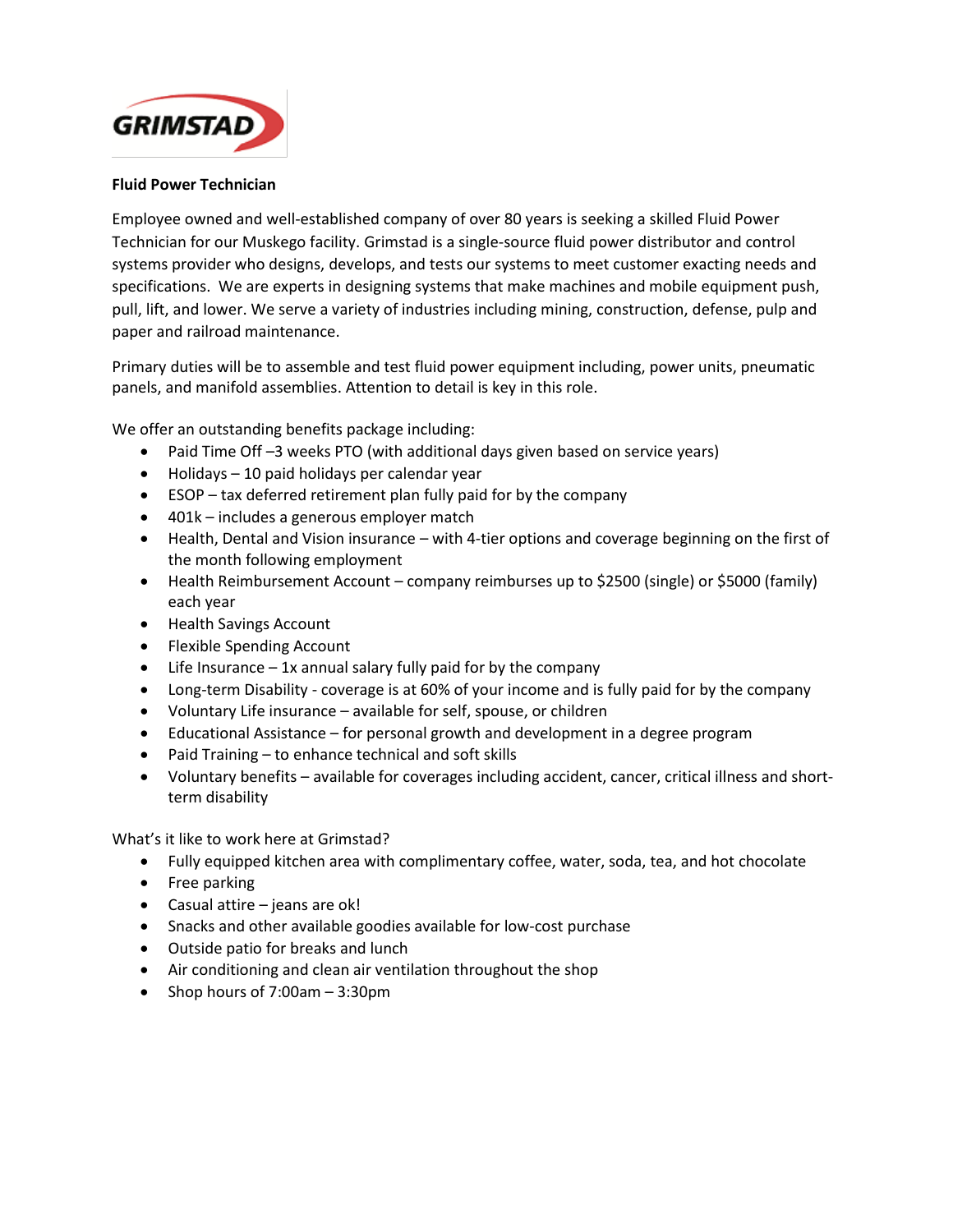# **Fluid Power Technician**

| Department:                           | <b>Manufacturing</b>                  |
|---------------------------------------|---------------------------------------|
|                                       | <b>Reports To: Production Manager</b> |
| Pay Grade:                            |                                       |
| Supervises:                           | N/A                                   |
| <b>FLSA</b><br><b>Classification:</b> | <b>Non-Exempt</b>                     |
| <b>Approved By:</b>                   | <b>Director of Operations</b>         |
| <b>Revision Date:</b>                 | January 2022                          |

# **JOB PURPOSE:**

Assembles and tests fluid power equipment including, power units, pneumatic panels, manifold assemblies by performing the following duties.

## **ESSENTIAL DUTIES and RESPONSIBILITIES:**

Description of Tasks and Responsibilities:

- 1. Assembles assigned product parts on power units and manifolds by welding or securing with threaded fasteners to proper torque levels and connects ports with hose, tube, or pipe.
- 2. Applies knowledge of hydraulic, pneumatic, and electrical principles in testing assemblies in accordance with hydraulic schematics and work order instructions, documenting the results.
- 3. Fabricates mechanical frames and brackets to securely support equipment.
- 4. Completes assigned jobs in a safe and timely manner in accordance with work order instructions, assembly drawings and schematics, meeting industry, customer and production standards and expectations.
- 5. Operates shop equipment and machinery in accordance with safety standards and notifies management of equipment malfunction.
- 6. Prepares surfaces for painting and paints equipment as required.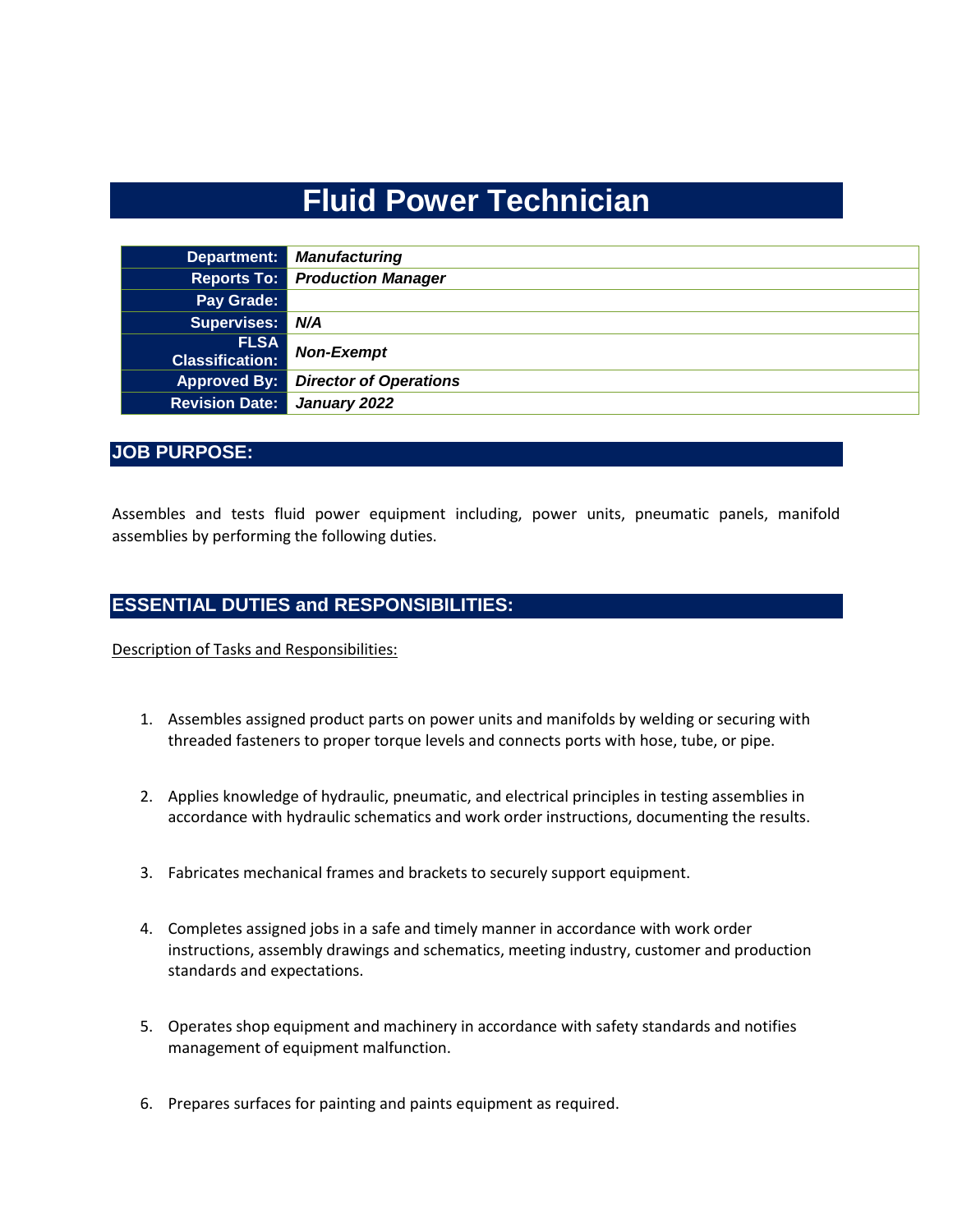- 7. Performs mechanical tasks when necessary to include welding, drilling, tapping, bending, sawing, and grinding.
- 8. Minor electrical wiring.
- 9. Maintains a well-organized and clean work area and monitors standard product inventory.
- 10. Performs on-site installation and service of hydraulic equipment at customer locations as required.
- 11. Complies with company policies and procedures giving special attention to safety regulations.
- 12. Participates in additional activities contributing to the overall goals of the company as the opportunities arise.

**Description of other duties that may be assigned:** Perform general office duties, clean up, or helping in other areas of the shop.

# **MINIMUM QUALIFICATIONS:**

## **Qualifications:**

To perform this job successfully, an individual must be able to perform each essential duty satisfactorily. The requirements listed below are representative of the knowledge, skill, and/or ability required. Reasonable accommodations may be made to enable individuals with disabilities to perform the essential functions.

#### **Language Ability:**

Ability to read and interpret documents such as safety rules, operating and maintenance instructions, and procedure manuals. Ability to write routine reports and correspondence.

#### **Math Ability:**

Ability to calculate figures and amounts such as proportions, percentages, area, circumference, and volume. Ability to apply concepts of basic algebra and geometry.

#### **Reasoning Ability:**

Ability to apply common sense understanding to carry out instructions furnished in written, oral, or diagram form. Ability to deal with problems involving several concrete variables in standardized situations.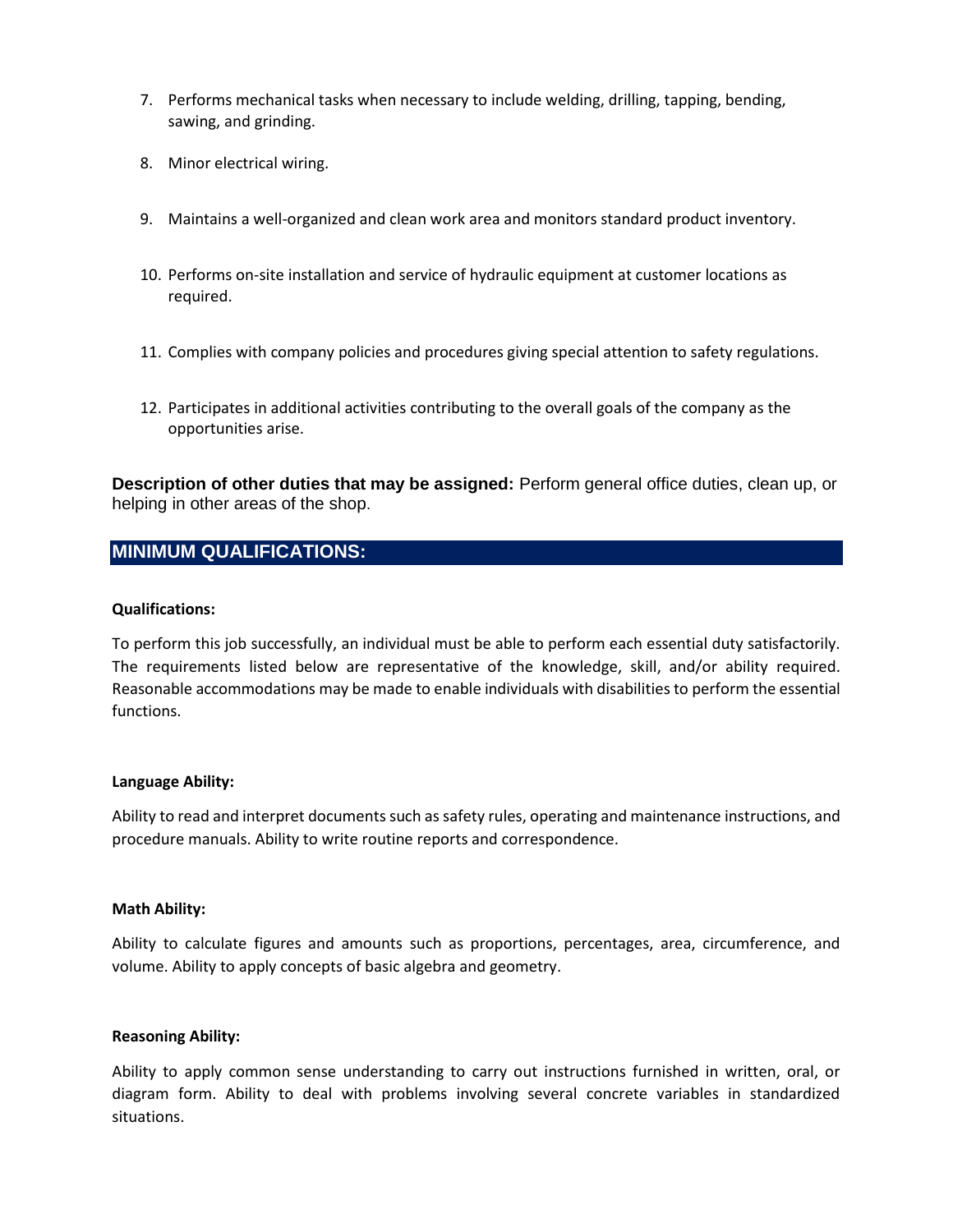## **Computer Skills:**

To perform this job successfully, an individual should have basic knowledge of an ERP System, Microsoft Internet Explorer, and Microsoft Outlook.

#### **Education/Experience:**

High school diploma or general education degree (GED); and less than one-year related experience or training; or equivalent combination of education and experience.

## **Equipment:**

- Forklift and hand trucks
- Cranes
- Hand tools (drills, saws, taps, dies etc.)
- Pipe cutting and threading machines
- Welding equipment
- Metal cutting equipment
- Multi-meter
- Supplied air respirator

## **Knowledge, Skills and Other Abilities:**

- Ability to understand hydraulic schematic diagrams
- Strong mechanical aptitude and technical comprehension
- Knowledge of hydraulic components and their function in a circuit
- Technical communication skills
- Oral and written communication skills
- Interpersonal skills
- Organization
- Ability to multi-task and function in a dynamic environment
- Championing company values and positive company culture
- Cooperating with and collaborating with others
- Welcoming new ideas
- Being respectful of colleagues
- Engaging and positive approach in the workplace
- Open and honest approach to communication
- Taking responsibility for your actions and decisions.

# **PHYSICAL AND MENTAL DEMANDS:**